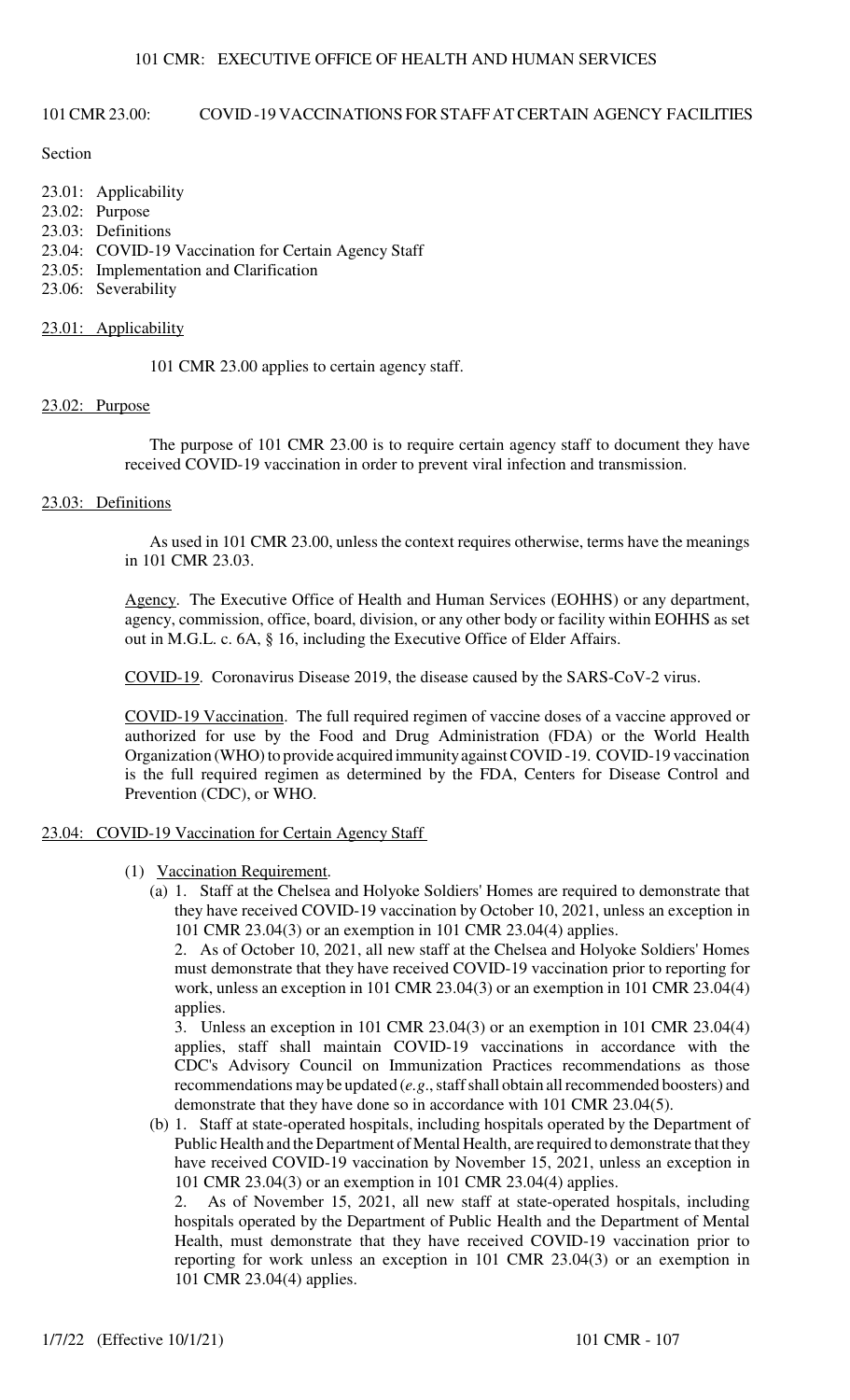# 23.04: continued

3. Unless an exception in 101 CMR 23.04(3) or an exemption in 101 CMR 23.04(4) applies, staff shall maintain COVID-19 vaccinations in accordance with the CDC's Advisory Council on Immunization Practices recommendations as those recommendations may be updated (*e.g*., staff shall obtain all recommended boosters) and demonstrate that they have done so in accordance with 101 CMR 23.04(5).

(c) 1. Staff at state-operated congregate care facilities, including those operated by the Department of Mental Health, the Department of Developmental Services, and the Department of Youth Services, are required to demonstrate that they have received COVID-19 vaccination by November 15, 2021, unless an exception in 101 CMR 23.04(3) or an exemption in 101 CMR 23.04(4) applies.

2. As of November 15, 2021, all new staff at state-operated congregate care facilities, including those operated by the Department of Mental Health, the Department of Developmental Services, and the Department of Youth Services, must demonstrate that they have received COVID-19 vaccination prior to reporting for work unless an exception in 101 CMR 23.04(3) or an exemption in 101 CMR 23.04(4) applies.

3. Unless an exception in 101 CMR 23.04(3) or an exemption in 101 CMR 23.04(4) applies, staff shall maintain COVID-19 vaccinations in accordance with the CDC's Advisory Council on Immunization Practices recommendations as those recommendations may be updated (*e.g*., staff shall obtain all recommended boosters) and demonstrate that they have done so in accordance with 101 CMR 23.04(5).

(d) EOHHS may require staff at additional agencies designated by the Secretary to receive COVID-19 vaccination.

(2) Staff Subject to Vaccination Requirement. The following staff are required to document they have obtained COVID-19 vaccination in accordance with implementation guidance issued by EOHHS: all staff regularly reporting, whether part-time or full-time, paid or unpaid, working, interning, or volunteering who physically enter on-site at the agency facility or location, whether or not they have the potential for exposure to patients, residents, clients, or the public, or to infectious materials, including body substances, contaminated medical supplies and equipment, contaminated environmental surfaces, or contaminated air. For illustrative purposes, this includes:

(a) staff who physically enter on-site at an agency facility or location and who are potentially exposed to infectious agents that can be transmitted to and from staff and patients or residents including, but not limited to, direct care staff, clinicians, physicians, nurses, nursing assistants, therapists, technicians, dental personnel, pharmacists, laboratory personnel, students and trainees, and contractual personnel; and

(b) staff not directly involved in patient or resident care who physically enter on-site at an agency facility or location, whether or not such staff may be potentially exposed to infectious agents that can be transmitted to and from staff and patients or residents (such as administrative, clerical, dietary, housekeeping, human resources, laundry, security, maintenance, or billing staff; chaplains; contractual personnel; volunteers; or any other individual physically entering and working on-site at the facility or location).

(3) Staff Not Subject to the COVID-19 Vaccination Requirement. Staff on leave, such as family medical leave, are not subject to the COVID-19 vaccination requirement in 101 CMR 23.04.

(4) Staff Subject to an Exemption from the COVID-19 Vaccination Requirement. The following staff shall be granted an exemption from the COVID-19 vaccination requirement in 101 CMR 23.04:

(a) staff who verify and document the vaccine is medically contraindicated, which means administration of the COVID-19 vaccine to that individual would likely be detrimental to the individual's health, provided such staff are able to perform their essential job functions with a reasonable accommodation that is not an undue burden on the agency; or

(b) staff who hold a sincere religious belief against vaccination, provided such staff are able to perform their essential job functions with a reasonable accommodation that is not an undue burden on the agency.